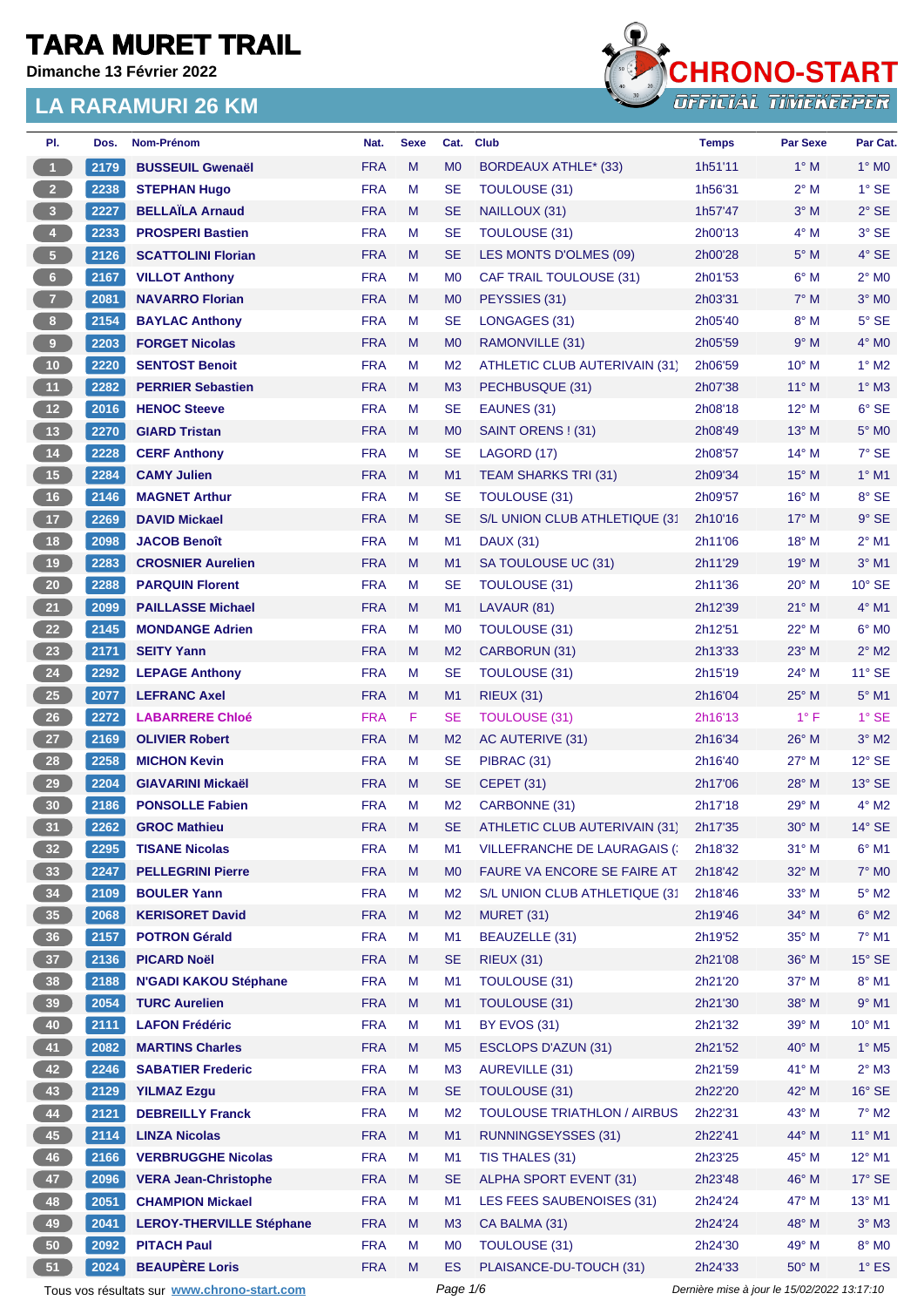**Dimanche 13 Février 2022**



| PI.             | Dos. | Nom-Prénom                                  | Nat.       | <b>Sexe</b> | Cat.           | <b>Club</b>                   | <b>Temps</b>                                | <b>Par Sexe</b> | Par Cat.                      |
|-----------------|------|---------------------------------------------|------------|-------------|----------------|-------------------------------|---------------------------------------------|-----------------|-------------------------------|
| 52              | 2108 | <b>ALBAR Gilles</b>                         | <b>FRA</b> | M           | M <sub>2</sub> | MONTGEARD (31)                | 2h24'38                                     | 51° M           | $8^\circ$ M2                  |
| 53              | 2037 | <b>GRIGGIO Yannick</b>                      | <b>FRA</b> | М           | M <sub>0</sub> | MURET AC (31)                 | 2h25'31                                     | 52° M           | $9°$ M <sub>0</sub>           |
| 54              | 2174 | <b>LECONTE Romain</b>                       | <b>FRA</b> | M           | M <sub>0</sub> | MURET AC (31)                 | 2h25'54                                     | 53° M           | $10^{\circ}$ MO               |
| 55              | 2122 | <b>BABRE Jean</b>                           | <b>FRA</b> | М           | M <sub>0</sub> | <b>KEEPCOOL TOULOUSE (31)</b> | 2h25'56                                     | 54° M           | $11^{\circ}$ MO               |
| 56              | 2019 | <b>KLEIN Etienne</b>                        | <b>FRA</b> | M           | M <sub>2</sub> | S/L ATHLE 632 TOURNEFEUILLE   | 2h26'04                                     | 55° M           | $9°$ M2                       |
| 57              | 2212 | <b>GERGONNE Alexis</b>                      | <b>FRA</b> | М           | ES             | SAINT-ORENS DE GAMEVILLE (31  | 2h26'10                                     | 56° M           | $2^{\circ}$ ES                |
| 58              | 2285 | <b>CODRON Patrick</b>                       | <b>FRA</b> | M           | M <sub>2</sub> | <b>PORTET TRIATHLON (31)</b>  | 2h26'13                                     | $57^\circ$ M    | $10^{\circ}$ M2               |
| 59              | 2226 | <b>PILLEBOUT Thibaut</b>                    | <b>FRA</b> | М           | M <sub>0</sub> | PORTET ATHLETIC CLUB (31)     | 2h26'18                                     | $58^\circ$ M    | 12° M <sub>0</sub>            |
| 60              | 2141 | <b>FLOERS Quentin</b>                       | <b>FRA</b> | M           | <b>SE</b>      | TOULOUSE (31)                 | 2h26'25                                     | $59^{\circ}$ M  | $18^\circ$ SE                 |
| 61              | 2128 | <b>DAVID Jean-Marie</b>                     | <b>FRA</b> | М           | <b>SE</b>      | <b>TOULOUSE (31)</b>          | 2h26'28                                     | 60° M           | $19°$ SE                      |
| 62              | 2070 | <b>THUMEREL Philippe</b>                    | <b>FRA</b> | M           | M4             | SPIRIDON DU COUSERANS 09 (09) | 2h26'56                                     | 61° M           | $1^\circ$ M4                  |
| 63              | 2078 | <b>BENI Maxime</b>                          | <b>FRA</b> | М           | M <sub>0</sub> | EAUNES (31)                   | 2h27'02                                     | 62° M           | 13° MO                        |
| 64              | 2178 | <b>BAUCHET Thomas</b>                       | <b>FRA</b> | M           | M <sub>0</sub> | FROUZINS (31)                 | 2h27'11                                     | $63^\circ$ M    | 14° MO                        |
| 65              | 2117 | <b>CHRETIEN Emeric</b>                      | <b>FRA</b> | М           | M <sub>0</sub> | <b>NOE (31)</b>               | 2h28'03                                     | $64^{\circ}$ M  | $15^\circ$ MO                 |
| 66              | 2172 | <b>SOLIS Thomas</b>                         | <b>FRA</b> | M           | M <sub>0</sub> | VT(31)                        | 2h28'03                                     | $65^\circ$ M    | $16^\circ$ MO                 |
| 67              | 2160 | <b>PICOTTO Savina</b>                       | <b>FRA</b> | F.          | M <sub>0</sub> | <b>CUGNAUX (31)</b>           | 2h28'28                                     | $2^{\circ}$ F   | $1^\circ$ MO                  |
| 68              | 2291 | <b>BELONDRADE Matthieu</b>                  | <b>FRA</b> | M           | ES             | <b>TOURNEFEUILLE (31)</b>     | 2h28'31                                     | $66^{\circ}$ M  | $3^\circ$ ES                  |
| 69              | 2093 | <b>CARBOU Damien</b>                        | <b>FRA</b> | М           | M <sub>0</sub> | <b>TOULOUSE (31)</b>          | 2h28'37                                     | 67° M           | $17^\circ$ MO                 |
| 70              | 2118 | <b>VILLAR Laurent</b>                       | <b>FRA</b> | M           | M <sub>3</sub> | VILLENEUVE-TOLOSANE (31)      | 2h29'21                                     | 68° M           | $4^\circ$ M3                  |
| $71$            | 2120 | <b>MASSAT Guillaume</b>                     | <b>FRA</b> | М           | M <sub>0</sub> | SEYSSES (31)                  | 2h29'25                                     | $69°$ M         | $18^\circ$ MO                 |
| 72              | 2018 | <b>SELLALI Samir</b>                        | <b>FRA</b> | M           | M <sub>0</sub> | <b>MONTREUIL (93)</b>         | 2h29'31                                     | $70^\circ$ M    | 19° M <sub>0</sub>            |
| 73              | 2033 | <b>DOMINGUEZ Virginie</b>                   | <b>FRA</b> | F           | M1             | S/L ATHLE 632 PLAISANCE DU TC | 2h29'31                                     | $3^{\circ}$ F   | $1°$ M1                       |
| 74              | 2158 | <b>BERTHIER Maxime</b>                      | <b>FRA</b> | M           | <b>SE</b>      | CAF TOULOUSE (31)             | 2h29'36                                     | $71^\circ$ M    | $20^\circ$ SE                 |
| 75              | 2250 | <b>IMHOFF Julien</b>                        | <b>FRA</b> | М           | <b>SE</b>      | MURET AC (31)                 | 2h29'38                                     | $72^{\circ}$ M  | $21^\circ$ SE                 |
| 76              | 2254 | <b>VUAILLAT Franck</b>                      | <b>FRA</b> | M           | M <sub>2</sub> | <b>LOURDES TRIATHLON (31)</b> | 2h29'40                                     | 73° M           | 11° M2                        |
| $77$            | 2271 | <b>VIDAL GONZALEZ Manuel</b>                | <b>ESP</b> | М           | M <sub>2</sub> | AIRBUS RUNNING (31)           | 2h29'56                                     | 74° M           | 12° M2                        |
| 78              | 2052 | <b>DAUGAS Jérémy</b>                        | <b>FRA</b> | M           | M1             | FROUZINS (31)                 | 2h30'54                                     | $75^\circ$ M    | 14° M1                        |
|                 | 2044 |                                             | <b>FRA</b> |             |                |                               |                                             |                 |                               |
| 79              |      | <b>TOURNEUR Michael</b>                     |            | М           | M <sub>2</sub> | S/L ATHLE 632 TOURNEFEUILLE   | 2h31'01                                     | 76° M           | $13^\circ$ M2<br>$1^\circ$ M3 |
| 80              | 2127 | <b>LETISSE Valérie</b>                      | <b>FRA</b> | F.          | M <sub>3</sub> | AC AUCH (31)                  | 2h31'04                                     | $4^{\circ}$ F   |                               |
| 81              | 2049 | <b>LLAREUS Matthieu</b>                     | <b>FRA</b> | М           | M <sub>2</sub> | PORTET-SUR-GARONNE (31)       | 2h31'05                                     | $77^\circ$ M    | $14^{\circ}$ M2               |
| 82              | 2216 | <b>VILA Jean-Luc</b>                        | <b>FRA</b> | М           | M <sub>3</sub> | PINS JUSTAPIEDS (31)          | 2h31'14                                     | $78^{\circ}$ M  | $5^\circ$ M3                  |
| 83              | 2119 | <b>BOSC Jeremy</b>                          | <b>FRA</b> | M           | M <sub>0</sub> | S/L TOULOUSE OAC (31)         | 2h31'42                                     | 79° M           | 20° MO                        |
| 84              | 2047 | <b>THAUNAY Florian</b>                      | <b>FRA</b> | M           | M <sub>0</sub> | BLAGNAC SC (31)               | 2h31'42                                     | 80° M           | $21^\circ$ MO                 |
| 85              | 2286 | <b>CRIBELLE Cyril</b>                       | <b>FRA</b> | M           | M <sub>0</sub> | MIREMONT (31)                 | 2h31'45                                     | 81° M           | 22° MO                        |
| 86              | 2020 | <b>MARTIN-COCHER Frédéric</b>               | <b>FRA</b> | M           | M <sub>3</sub> | S/L ATHLE 632 PLAISANCE DU TC | 2h32'04                                     | 82° M           | $6^\circ$ M3                  |
| 87              | 2023 | <b>RUAUDEL Alain</b>                        | <b>FRA</b> | М           | M <sub>0</sub> | S/L UNION CLUB ATHLETIQUE (31 | 2h32'12                                     | 83° M           | 23° MO                        |
| 88              | 2131 | <b>VALLERNAUD Vincent</b>                   | <b>FRA</b> | M           | M4             | SEYSSES (31)                  | 2h32'16                                     | 84° M           | $2^{\circ}$ M4                |
| 89              | 2012 | <b>COSTE Sébastien</b>                      | <b>FRA</b> | M           | M <sub>0</sub> | MURET (31)                    | 2h32'40                                     | 85° M           | 24° M0                        |
| 90 <sub>o</sub> | 2115 | <b>CHASSAGNE Patrick</b>                    | <b>FRA</b> | M           | M <sub>3</sub> | RUNNINGSEYSSES (31)           | 2h33'10                                     | 86° M           | $7^\circ$ M3                  |
| 91              | 2280 | <b>THEVENON Aldric</b>                      | <b>FRA</b> | M           | <b>SE</b>      | <b>LABARTHE SUR LEZE (31)</b> | 2h33'11                                     | 87° M           | 22° SE                        |
| 92              | 2130 | <b>HEDOU Nicolas</b>                        | <b>FRA</b> | M           | M1             | SAINT-LYS (31)                | 2h33'11                                     | 88° M           | 15° M1                        |
| 93              | 2240 | <b>BEN SLAMA Mehdi</b>                      | <b>FRA</b> | M           | M <sub>0</sub> | SAINT JORY (31)               | 2h33'16                                     | 89° M           | 25° MO                        |
| 94              | 2205 | <b>LARROQUE Franck</b>                      | <b>FRA</b> | M           | M <sub>3</sub> | FLIGHT TEST A320 DAS (31)     | 2h33'17                                     | 90° M           | $8^\circ$ M3                  |
| 95              | 2095 | <b>CAUET Stéphane</b>                       | <b>FRA</b> | M           | M1             | VAL 31 (31)                   | 2h33'34                                     | 91° M           | $16^{\circ}$ M1               |
| 96              | 2163 | <b>MONDANGE Emmanuel</b>                    | <b>FRA</b> | M           | M1             | FENOUILLET (31)               | 2h33'36                                     | 92° M           | 17° M1                        |
| 97              | 2234 | <b>DUBYK Nicolas</b>                        | <b>FRA</b> | M           | M <sub>2</sub> | GRATENTOUR (31)               | 2h33'38                                     | $93^\circ$ M    | $15^{\circ}$ M2               |
| 98              | 2261 | <b>SABADIE Franck</b>                       | <b>FRA</b> | M           | M1             | LESPINASSE (31)               | 2h33'40                                     | 94° M           | $18^{\circ}$ M1               |
| 99              | 2062 | <b>CAMER David</b>                          | <b>FRA</b> | М           | M <sub>3</sub> | TOULOUSE (31)                 | 2h33'59                                     | 95° M           | $9°$ M3                       |
| $\boxed{100}$   | 2028 | <b>GUERS Emmanuel</b>                       | <b>FRA</b> | M           | M <sub>2</sub> | TEAM COMETE (31)              | 2h34'01                                     | 96° M           | 16° M2                        |
| $101$           | 2199 | <b>DE PRA Patrice</b>                       | <b>FRA</b> | M           | M <sub>2</sub> | <b>TOULOUSE (31)</b>          | 2h34'10                                     | 97° M           | $17^\circ$ M2                 |
| 102             | 2003 | <b>BEYNE Alexandre</b>                      | <b>FRA</b> | M           | <b>SE</b>      | TODOBEYNE (31)                | 2h34'17                                     | 98° M           | $23^\circ$ SE                 |
|                 |      | Tous vos résultats sur www.chrono-start.com |            |             | Page 2/6       |                               | Dernière mise à jour le 15/02/2022 13:17:10 |                 |                               |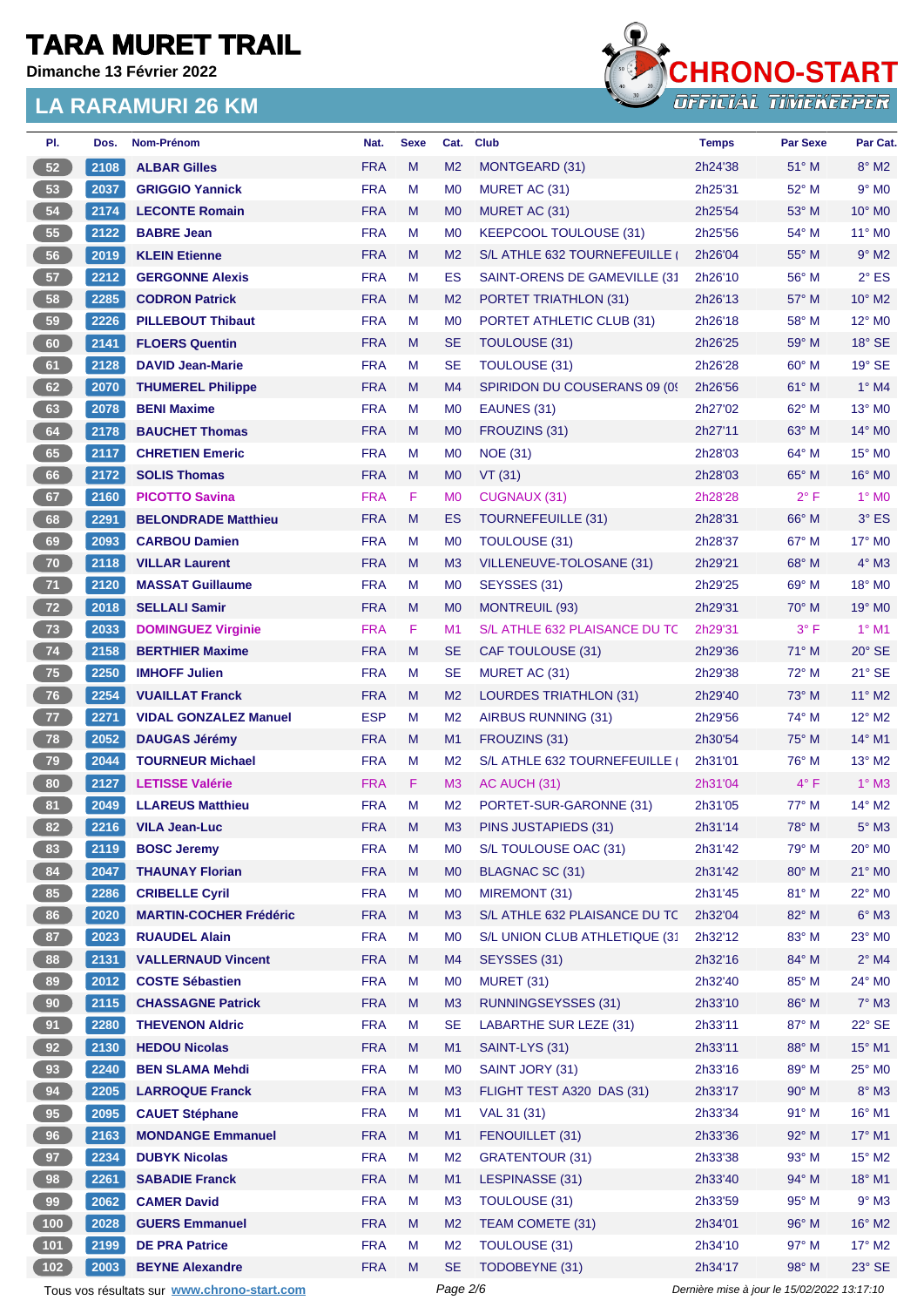**Dimanche 13 Février 2022**



| PI.                                              | Dos. | Nom-Prénom                                  | Nat.       | <b>Sexe</b> | Cat.           | <b>Club</b>                      | <b>Temps</b>       | <b>Par Sexe</b>                             | Par Cat.                  |
|--------------------------------------------------|------|---------------------------------------------|------------|-------------|----------------|----------------------------------|--------------------|---------------------------------------------|---------------------------|
| 103                                              | 2161 | <b>LE MORTELLEC Ronan</b>                   | <b>FRA</b> | M           | M1             | <b>TOULOUSE (31)</b>             | 2h34'35            | $99^\circ$ M                                | $19°$ M1                  |
| $\sqrt{104}$                                     | 2274 | <b>LAFFONT Michel</b>                       | <b>FRA</b> | М           | M <sub>3</sub> | LESCUNS (31)                     | 2h34'41            | $100^\circ$ M                               | $10^{\circ}$ M3           |
| $105$                                            | 2066 | <b>CAMER Jerome</b>                         | <b>FRA</b> | M           | M <sub>1</sub> | <b>TOULOUSE (31)</b>             | 2h34'48            | 101° M                                      | $20^\circ$ M1             |
| 106                                              | 2156 | <b>SALENDRES Jean-Christophe</b>            | <b>FRA</b> | М           | M4             | <b>SAINT LOUP CAMMAS (31)</b>    | 2h34'54            | $102^\circ$ M                               | $3°$ M4                   |
| 107                                              | 2221 | <b>SAINT-MARTINO Sébastien</b>              | <b>FRA</b> | M           | M1             | S/L ATHLE 632 JS CUGNALAISE A    | 2h34'57            | $103^\circ$ M                               | $21^{\circ}$ M1           |
| $108$                                            | 2245 | <b>CHABANON Alexis</b>                      | <b>FRA</b> | М           | <b>SE</b>      | TUC TRIATHLON (31)               | 2h35'18            | $104^\circ$ M                               | 24° SE                    |
| 109                                              | 2113 | <b>FATNASSI Farid</b>                       | <b>FRA</b> | M           | M <sub>0</sub> | <b>TEAM ENDURANCE SHOP MURET</b> | 2h35'22            | $105^\circ$ M                               | 26° MO                    |
| 110                                              | 2008 | <b>NOTRY Philippe</b>                       | <b>FRA</b> | М           | M <sub>3</sub> | LACROIX FALGARDE (31)            | 2h35'36            | $106^\circ$ M                               | $11^{\circ}$ M3           |
| (111)                                            | 2211 | <b>RAYNAUD Jean-Philippe</b>                | <b>FRA</b> | M           | M <sub>0</sub> | I RUN MAIDEN (31)                | 2h35'56            | $107^\circ$ M                               | $27^\circ$ MO             |
| $112$                                            | 2059 | <b>CHASSEFEYRE Romain</b>                   | <b>FRA</b> | М           | M <sub>0</sub> | CUGNAUX (31)                     | 2h36'01            | $108^\circ$ M                               | 28° M0                    |
| $113$                                            | 2074 | <b>OBÉ Antoine</b>                          | <b>FRA</b> | M           | M1             | VILLENEUVE TOLOSANE (31)         | 2h36'13            | $109^\circ$ M                               | 22° M1                    |
| $\begin{array}{c} \n \text{114}\n \end{array}$   | 2207 | <b>CABASSUD Julien</b>                      | <b>FRA</b> | М           | M <sub>0</sub> | <b>RUNNINGSEYSSES (31)</b>       | 2h36'20            | $110^\circ$ M                               | 29° M <sub>0</sub>        |
| (115)                                            | 2191 | <b>MOTTET François</b>                      | <b>FRA</b> | M           | M4             | <b>ALBI</b> (81)                 | 2h36'20            | $111^\circ$ M                               | $4^\circ$ M4              |
| $116$                                            | 2209 | <b>CHARPRENET Alexis</b>                    | <b>FRA</b> | М           | M <sub>0</sub> | RUN IN TOULOUSE (31)             | 2h36'22            | $112^\circ$ M                               | $30^\circ$ M <sub>0</sub> |
| $\boxed{117}$                                    | 2173 | <b>PAPAIX René</b>                          | <b>FRA</b> | M           | M <sub>4</sub> | J'AIME COURIR (31)               | 2h36'26            | $113^\circ$ M                               | $5^\circ$ M4              |
| (118)                                            | 2255 | <b>ESTANG Maxime</b>                        | <b>FRA</b> | М           | <b>SE</b>      | BALMA (31)                       | 2h36'31            | $114^{\circ}$ M                             | $25^\circ$ SE             |
| (119)                                            | 2069 | <b>GUILLOT Alexandre</b>                    | <b>FRA</b> | M           | M <sub>0</sub> | MIREMONT (31)                    | 2h36'32            | 115° M                                      | 31° MO                    |
| $120$                                            | 2256 | <b>JANOT Pierre</b>                         | <b>FRA</b> | М           | M <sub>0</sub> | SAINT JEAN (31)                  | 2h36'35            | $116^\circ$ M                               | 32° M0                    |
| (121)                                            | 2225 | <b>GALUPA Kevin</b>                         | <b>FRA</b> | M           | <b>SE</b>      | CASTRES (81)                     | 2h36'47            | 117° M                                      | $26^\circ$ SE             |
| $\begin{array}{c} \n122\n\end{array}$            | 2276 | <b>GIRAUD Emmanuel</b>                      | <b>FRA</b> | М           | M <sub>3</sub> | FROUZINS (31)                    | 2h37'05            | $118^\circ$ M                               | $12^{\circ}$ M3           |
| 123                                              | 2218 | <b>LARNIER Stanislas</b>                    | <b>FRA</b> | M           | M <sub>0</sub> | CA BALMA (31)                    | 2h37'17            | $119^\circ$ M                               | 33° MO                    |
| 124                                              | 2241 | <b>BOUDOU Marc</b>                          | <b>FRA</b> | М           | M1             | TEAM TRAIL TACH (31)             | 2h37'17            | $120^\circ$ M                               | $23^\circ$ M1             |
| (125)                                            | 2243 | <b>FAURE Sébastien</b>                      | <b>FRA</b> | M           | M1             | PEDRO S'ECHAPPE ENCORE (31)      | 2h37'27            | $121^\circ$ M                               | 24° M1                    |
| $\overline{126}$                                 | 2030 | <b>CORONAS Guillaume</b>                    | <b>FRA</b> | М           | <b>SE</b>      | TOULOUSE (31)                    | 2h37'35            | $122^{\circ}$ M                             | $27^\circ$ SE             |
| 127                                              | 2273 | <b>CARCREFF Morgan</b>                      | <b>FRA</b> | M           | <b>SE</b>      | BALMA (31)                       | 2h37'36            | $123^\circ$ M                               | 28° SE                    |
| 128                                              | 2297 | <b>THOMAS Sebastien</b>                     | <b>FRA</b> | М           | M <sub>1</sub> | L UNION $(31)$                   | 2h37'45            | $124^\circ$ M                               | 25° M1                    |
| (129)                                            | 2198 | <b>LEDRU Yohann</b>                         | <b>FRA</b> | M           | M <sub>0</sub> | <b>TEAM SECTEUR CYCLES (31)</b>  | 2h37'49            | $125^\circ$ M                               | $34^\circ$ MO             |
| 130                                              | 2264 | <b>CONDIS Sebastien</b>                     | <b>FRA</b> | М           | M1             | SA TOULOUSE UC (31)              | 2h38'00            | $126^\circ$ M                               | 26° M1                    |
| $\begin{array}{c} \boxed{131} \end{array}$       | 2067 | <b>METAY Marshall</b>                       | <b>FRA</b> | M           | <b>SE</b>      | TOULOUSE (31)                    | 2h38'01            | $127^\circ$ M                               | $29^\circ$ SE             |
| 132                                              | 2076 | <b>GRENIER Valentin</b>                     | <b>FRA</b> | М           | <b>SE</b>      | <b>TOULOUSE (31)</b>             | 2h38'25            | 128° M                                      | 30° SE                    |
| (133)                                            | 2043 | <b>CORMERAIS Willy</b>                      | <b>FRA</b> | M           | M <sub>3</sub> | S/L ATHLE 632 TOURNEFEUILLE      | 2h38'26            | 129° M                                      | 13° M3                    |
| $\begin{array}{c} \n \textbf{134}\n \end{array}$ | 2263 | <b>PRADEL Joffrey</b>                       | <b>FRA</b> | M           | <b>SE</b>      | <b>REVEL (31)</b>                | 2h38'33            | $130^\circ$ M                               | 31° SE                    |
| $135$                                            | 2215 | <b>DORNER Cyril</b>                         | <b>FRA</b> | M           | M <sub>0</sub> | CARBO'RUN (31)                   | 2h38'45            | 131° M                                      | 35° MO                    |
| $136$                                            | 2100 | <b>DEMARTHEAUX Olivier</b>                  | <b>FRA</b> | М           | M4             | LABEGE (31)                      | 2h38'52            | 132° M                                      | $6^\circ$ M4              |
| (137)                                            | 2143 | <b>BRIER Cyril</b>                          | <b>FRA</b> | M           | M <sub>2</sub> | LAMASQUERE (31)                  | 2h39'06            | 133° M                                      | 18° M2                    |
|                                                  | 2181 | <b>SZTERNBERG Anaelle</b>                   | <b>FRA</b> | F           | M <sub>0</sub> | <b>CHALLENGE LEVY (31)</b>       | 2h39'07            | $5^{\circ}$ F                               | $2^{\circ}$ MO            |
| (139)                                            | 2057 | <b>PUECH Jérôme</b>                         | <b>FRA</b> | M           | M <sub>2</sub> | RAMONVILLE (31)                  | 2h39'09            | 134° M                                      | 19° M2                    |
| $140$                                            | 2061 | <b>SEPE David</b>                           | <b>FRA</b> | M           | M1             | <b>BEUSTE (64)</b>               | 2h39'10            | $135^\circ$ M                               | $27^\circ$ M1             |
| $\begin{array}{c} \boxed{141} \end{array}$       | 2138 | <b>CAZAULON Benjamin</b>                    | <b>FRA</b> | M           | M <sub>2</sub> | I RUN MAIDEN (31)                | 2h39'11            | 136° M                                      | $20^\circ$ M2             |
| $142$                                            | 2151 | <b>MONTASTRUC Ludovic</b>                   | <b>FRA</b> | М           | M <sub>2</sub> | <b>TOULOUSE TRIATHLON (31)</b>   | 2h39'34            | $137^\circ$ M                               | $21^{\circ}$ M2           |
| (143)                                            | 2279 | <b>THOMAS Damien</b>                        | <b>FRA</b> | M           | M1             | <b>SAIX (81)</b>                 | 2h39'53            | 138° M                                      | 28° M1                    |
| $\begin{array}{c} \n144\n\end{array}$            | 2219 | <b>HERITEAU Xavier</b>                      | <b>FRA</b> | M           | M1             | PINS JUST A PIED - PJAP (31)     | 2h40'09            | 139° M                                      | 29° M1                    |
| (145)                                            | 2180 | <b>LEVY Damien</b>                          | <b>FRA</b> | M           | M1             | <b>CHALLENGE LEVY (31)</b>       | 2h40'26            | $140^\circ$ M                               | 30° M1                    |
| 146                                              | 2194 | <b>ANSART Renaud</b>                        | <b>FRA</b> | M           | M1             | <b>GOSSE COACHING (31)</b>       |                    | $141^\circ$ M                               | $31^\circ$ M1             |
| 147                                              | 2268 | <b>BOUSQUET Guy</b>                         | <b>FRA</b> | M           | M4             | SPORTING CLUB GOURDON (31)       | 2h40'52<br>2h41'08 | 142° M                                      | $7^\circ$ M4              |
|                                                  |      | <b>DAWSON lain</b>                          | <b>GBR</b> | M           | <b>SE</b>      |                                  | 2h41'18            | $143^\circ$ M                               | $32^\circ$ SE             |
| $\begin{array}{c} \hline 148 \end{array}$        | 2202 |                                             |            |             |                | RIEUMES COURSE A PIED (31)       |                    |                                             |                           |
| 149                                              | 2293 | <b>CORVEN Cendrine</b>                      | <b>FRA</b> | F.          | M1             | LE VERNET (31)                   | 2h41'32            | $6^{\circ}$ F                               | $2^{\circ}$ M1            |
| 150                                              | 2177 | <b>PENICHOST Vincent</b>                    | <b>FRA</b> | M           | M1             | S/L ATHLE 632 TOURNEFEUILLE (    | 2h41'50            | 144° M                                      | 32° M1                    |
| (151)                                            | 2080 | <b>DIDIER Johanna</b>                       | <b>FRA</b> | F           | <b>ES</b>      | MONTPELLIER START RUNNING        | 2h41'53            | $7^\circ$ F                                 | $1^\circ$ ES              |
| $152$                                            | 2201 | <b>TARDIVON Fabien</b>                      | <b>FRA</b> | М           | M <sub>0</sub> | VERNET (31)                      | 2h42'31            | 145° M                                      | 36° MO                    |
| $153$                                            | 2165 | <b>ELMALIH Lionel</b>                       | <b>FRA</b> | M           | M1             | TOULOUSE (31)                    | 2h42'34            | 146° M                                      | 33° M1                    |
|                                                  |      | Tous vos résultats sur www.chrono-start.com |            |             | Page 3/6       |                                  |                    | Dernière mise à jour le 15/02/2022 13:17:10 |                           |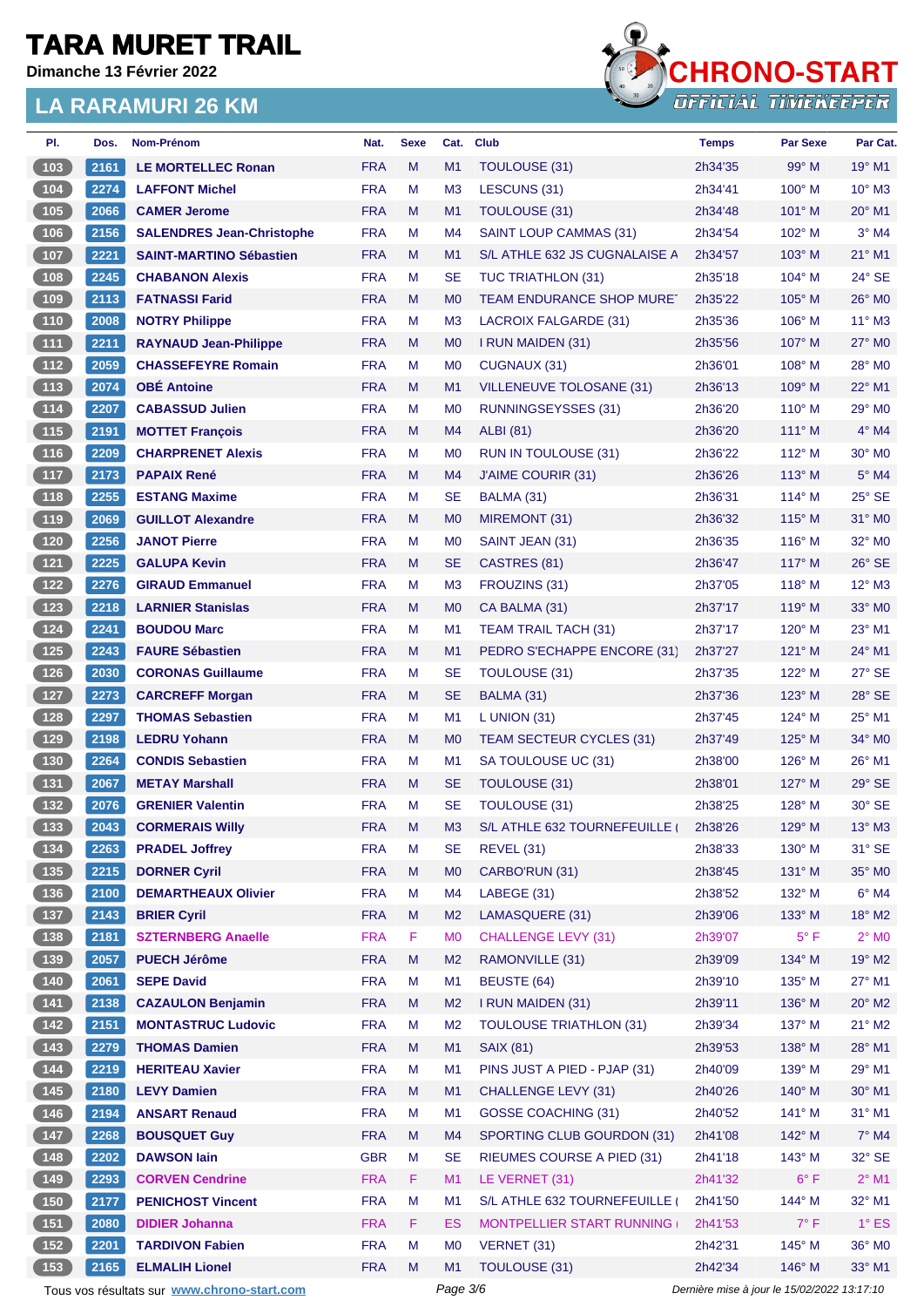**Dimanche 13 Février 2022**



| PI.                                                 | Dos. | <b>Nom-Prénom</b>                           | Nat.       | <b>Sexe</b> | Cat.           | <b>Club</b>                      | <b>Temps</b> | <b>Par Sexe</b>                             | Par Cat.                   |
|-----------------------------------------------------|------|---------------------------------------------|------------|-------------|----------------|----------------------------------|--------------|---------------------------------------------|----------------------------|
| 154                                                 | 2267 | <b>SINIGAGLIA Xavier</b>                    | <b>FRA</b> | M           | M <sub>1</sub> | <b>MURET TRIATHLON (31)</b>      | 2h42'39      | $147^\circ$ M                               | 34° M1                     |
| 155                                                 | 2222 | <b>RAYNAUD Sylvain</b>                      | <b>FRA</b> | M           | M1             | VERFEIL (31)                     | 2h42'40      | 148° M                                      | 35° M1                     |
| 156                                                 | 2183 | <b>DESTRADE Quentin</b>                     | <b>FRA</b> | M           | <b>SE</b>      | TOULOUSE (31)                    | 2h42'46      | $149^\circ$ M                               | $33^\circ$ SE              |
| 157                                                 | 2027 | <b>ROQUES Mathilde</b>                      | <b>FRA</b> | F           | M1             | <b>AUCAMVILLE (31)</b>           | 2h42'58      | $8^{\circ}$ F                               | $3°$ M1                    |
| 158                                                 | 2011 | <b>BLANCHARD Nicolas</b>                    | <b>FRA</b> | M           | <b>SE</b>      | MURET (31)                       | 2h43'01      | $150^\circ$ M                               | 34° SE                     |
| 159                                                 | 2257 | <b>JANECZEK Ivan</b>                        | <b>FRA</b> | M           | M <sub>3</sub> | COLOMIERS (31)                   | 2h43'08      | $151^\circ$ M                               | 14° M3                     |
| (160)                                               | 2071 | <b>THOREAU Nadia</b>                        | <b>FRA</b> | F           | M <sub>1</sub> | LES BIPEDES CAZERES (31)         | 2h43'10      | $9^{\circ}$ F                               | $4°$ M1                    |
| 161                                                 | 2056 | <b>FONTANIE Christophe</b>                  | <b>FRA</b> | M           | M <sub>2</sub> | MURET (31)                       | 2h43'26      | 152° M                                      | $22^{\circ}$ M2            |
| $\overline{162}$                                    | 2150 | <b>MANESENKOW Patrick</b>                   | <b>FRA</b> | M           | M <sub>5</sub> | PINS JUSTARET (31)               | 2h43'36      | 153° M                                      | $2^{\circ}$ M <sub>5</sub> |
| 163                                                 | 2290 | <b>LEFRANCAIS Emma</b>                      | <b>FRA</b> | F           | M <sub>0</sub> | <b>RAMONVILLE ST AGNE (31)</b>   | 2h43'58      | $10^{\circ}$ F                              | $3°$ MO                    |
| 164                                                 | 2084 | <b>ROULOFF Clarel</b>                       | <b>FRA</b> | M           | M <sub>3</sub> | AKUMA TEAM (09)                  | 2h45'15      | 154° M                                      | 15° M3                     |
| 165                                                 | 2107 | <b>PRETAT Xavier</b>                        | <b>FRA</b> | М           | M <sub>2</sub> | DAC- DEYME ATHLETIQUE CLUB       | 2h45'34      | $155^\circ$ M                               | $23^\circ$ M2              |
| 166                                                 | 2281 | <b>LEROY Benoit</b>                         | <b>FRA</b> | M           | <b>SE</b>      | DUC ARMY (31)                    | 2h46'58      | $156^\circ$ M                               | 35° SE                     |
| 167                                                 | 2089 | <b>BELLEAU Patrice</b>                      | <b>FRA</b> | М           | M <sub>2</sub> | LES COUREURS DU SOUBESTRE        | 2h47'02      | $157^\circ$ M                               | $24^{\circ}$ M2            |
| (168)                                               | 2137 | <b>GIRARD Fanny</b>                         | <b>FRA</b> | F           | M <sub>0</sub> | <b>AUZEVILLE TOLOSANE (31)</b>   | 2h47'06      | $11^{\circ}$ F                              | $4^\circ$ MO               |
| 169                                                 | 2235 | <b>ALVAREZ Sébastien</b>                    | <b>FRA</b> | M           | M <sub>2</sub> | COURIR A SEILH (31)              | 2h47'08      | $158^\circ$ M                               | 25° M2                     |
| $170$                                               | 2244 | <b>GIRAUD Albin</b>                         | <b>FRA</b> | M           | M <sub>2</sub> | COURIR A SEILH (31)              | 2h47'09      | $159^\circ$ M                               | 26° M2                     |
| $171$                                               | 2298 | <b>BAILLY Matthieu</b>                      | <b>FRA</b> | М           | M <sub>0</sub> | PIN BALMA (31)                   | 2h47'36      | $160^\circ$ M                               | 37° MO                     |
| 172                                                 | 2200 | <b>ROUQUIER Bhiaulat</b>                    | <b>FRA</b> | F           | M <sub>0</sub> | <b>BULLES D'AIR (31)</b>         | 2h48'09      | $12^{\circ}$ F                              | $5^\circ$ MO               |
| $173$                                               | 2091 | <b>DANIELIS Michel</b>                      | <b>FRA</b> | М           | M <sub>2</sub> | FROUZINS (31)                    | 2h48'53      | $161^\circ$ M                               | 27° M2                     |
| $174$                                               | 2058 | <b>CLARIA Dominique</b>                     | <b>FRA</b> | M           | <b>SE</b>      | <b>LAGRACE DIEU (31)</b>         | 2h49'15      | $162^\circ$ M                               | 36° SE                     |
| $175$                                               | 2260 | <b>DUBOIS Morgan</b>                        | <b>FRA</b> | M           | <b>SE</b>      | TOULOUSE (31)                    | 2h49'17      | $163^\circ$ M                               | 37° SE                     |
|                                                     |      |                                             |            |             |                |                                  |              |                                             |                            |
| $176$                                               | 2029 | <b>MOLLA Julien</b>                         | <b>FRA</b> | M           | M <sub>0</sub> | TOULOUSE (31)                    | 2h49'22      | $164^\circ$ M                               | 38° M <sub>0</sub>         |
| $\overline{177}$                                    | 2005 | <b>SUC Amandine</b>                         | <b>FRA</b> | F           | M <sub>1</sub> | MURET AC (31)                    | 2h49'34      | $13^{\circ}$ F                              | $5^{\circ}$ M1             |
| (178)                                               | 2252 | <b>BRUSCO Thomas</b>                        | <b>FRA</b> | M           | <b>SE</b>      | CASTRES (81)                     | 2h50'36      | 165° M                                      | 38° SE                     |
| 179                                                 | 2170 | <b>JENNY Mathias</b>                        | <b>FRA</b> | М           | M <sub>0</sub> | LAUNAGUET (31)                   | 2h51'13      | $166^\circ$ M                               | 39° M0                     |
| 180                                                 | 2086 | <b>RIBAUT Julien</b>                        | <b>FRA</b> | M           | M <sub>0</sub> | <b>SAINT THOMAS (31)</b>         | 2h51'32      | $167^\circ$ M                               | 40° MO                     |
| 181                                                 | 2193 | <b>ROIGT Simon</b>                          | <b>FRA</b> | М           | M <sub>0</sub> | FAGET-ABBATIAL (32)              | 2h51'44      | $168^\circ$ M                               | $41^\circ$ MO              |
| $\begin{array}{c} \hline 182 \\ \hline \end{array}$ | 2164 | <b>LOVICONI Stephane</b>                    | <b>FRA</b> | M           | M <sub>1</sub> | <b>MONDONVILLE (31)</b>          | 2h51'48      | $169^\circ$ M                               | 36° M1                     |
| 183                                                 | 2039 | <b>HEDDE Samuel</b>                         | <b>FRA</b> | М           | M <sub>1</sub> | SELFITONIC (31)                  | 2h52'09      | $170^\circ$ M                               | 37° M1                     |
| 184                                                 | 2134 | <b>FEVRE Benjamin</b>                       | <b>FRA</b> | M           | M <sub>0</sub> | ST JEAN LE COMTAL (32)           | 2h52'13      | $171^\circ$ M                               | 42° M <sub>0</sub>         |
| 185                                                 | 2110 | <b>HOELT Benoit</b>                         | <b>FRA</b> | M           | M1             | <b>TOULOUSE (31)</b>             | 2h52'42      | 172° M                                      | 38° M1                     |
| (186)                                               | 2259 | <b>ISSARD Chloé</b>                         | <b>FRA</b> | F           | <b>SE</b>      | <b>TOULOUSE (31)</b>             | 2h52'43      | 14°F                                        | $2°$ SE                    |
| 187                                                 | 2038 | <b>DECAIX Christophe</b>                    | <b>FRA</b> | M           | <b>SE</b>      | PRECHAC (65)                     | 2h52'44      | $173^\circ$ M                               | 39° SE                     |
| 188                                                 | 2014 | <b>DELIERRE Charles</b>                     | <b>FRA</b> | M           | M <sub>3</sub> | S/L UNION CLUB ATHLETIQUE (31    | 2h52'46      | 174° M                                      | 16° M3                     |
| $189$                                               | 2197 | <b>SERRANO Nicolas</b>                      | <b>FRA</b> | М           | <b>SE</b>      | <b>PJAP (31)</b>                 | 2h52'51      | $175^\circ$ M                               | $40^\circ$ SE              |
| (190)                                               | 2072 | <b>LEMASSON Fabrice</b>                     | <b>FRA</b> | M           | M1             | LABASTIDETTE (31)                | 2h53'04      | 176° M                                      | 39° M1                     |
| 191                                                 | 2152 | <b>RECORD Jérôme</b>                        | <b>FRA</b> | M           | M1             | <b>VILLENEUVE TOLOSANE (31)</b>  | 2h53'06      | $177^\circ$ M                               | 40° M1                     |
| (192)                                               | 2265 | <b>BOURNONVILLE Philippe</b>                | <b>FRA</b> | M           | M4             | PORTET ATHLETIC CLUB (31)        | 2h53'18      | 178° M                                      | $8^\circ$ M4               |
| $\begin{array}{c} \boxed{193} \end{array}$          | 2184 | <b>LEDAIN MEUNIER Annabelle</b>             | <b>FRA</b> | F           | M <sub>2</sub> | <b>TOULOUSE (31)</b>             | 2h53'52      | $15^{\circ}$ F                              | $1^\circ$ M2               |
| 194                                                 | 2185 | <b>GUILLIEN Stéphane</b>                    | <b>FRA</b> | M           | M <sub>2</sub> | <b>CORNEBARRIEU (31)</b>         | 2h53'54      | 179° M                                      | 28° M2                     |
| $195$                                               | 2055 | <b>PANSIER-SOUCAZE Frederic</b>             | <b>FRA</b> | M           | M1             | $L$ UNION (31)                   | 2h54'31      | $180^\circ$ M                               | 41° M1                     |
| (196)                                               | 2053 | <b>DELARUE Morgan</b>                       | <b>FRA</b> | M           | M <sub>0</sub> | TOULOUSE (31)                    | 2h54'38      | 181° M                                      | 43° MO                     |
| $\begin{array}{c} \n \text{197} \\ \end{array}$     | 2079 | <b>MORTON Emma</b>                          | <b>FRA</b> | F           | M <sub>2</sub> | <b>COURIR A FONTENILLES (31)</b> | 2h55'08      | $16^{\circ}$ F                              | $2^{\circ}$ M2             |
| 198                                                 | 2251 | <b>GRENIER Thomas</b>                       | <b>FRA</b> | M           | <b>SE</b>      | CASTRES (81)                     | 2h55'11      | 182° M                                      | 41° SE                     |
| 199                                                 | 2010 | <b>BASSETTO Guillaume</b>                   | <b>FRA</b> | M           | M1             | MURET (31)                       | 2h55'30      | $183^\circ$ M                               | 42° M1                     |
| 200                                                 | 2085 | <b>DAVID Michael</b>                        | <b>FRA</b> | M           | M1             | ADB/MILLEPATTES CARBONNAIS       | 2h55'34      | 184° M                                      | 43° M1                     |
| 201                                                 | 2133 | <b>BROYER Philippe</b>                      | <b>FRA</b> | M           | M <sub>3</sub> | FOULEES32/LAS GROULOS LONG       | 2h55'55      | 185° M                                      | 17° M3                     |
| 202                                                 | 2294 | <b>PICCO Marc</b>                           | <b>FRA</b> | M           | M <sub>5</sub> | <b>LACROIX FALGARDE (31)</b>     | 2h56'05      | 186° M                                      | $3^\circ$ M5               |
| 203                                                 | 2124 | <b>GIRARD Olivier</b>                       | <b>FRA</b> | М           | M <sub>0</sub> | SAINT JEAN (31)                  | 2h56'09      | 187° M                                      | 44° MO                     |
| 204                                                 | 2125 | <b>DELECROIX Cyprien</b>                    | <b>FRA</b> | M           | <b>SE</b>      | TOULOUSE (31)                    | 2h56'11      | 188° M                                      | 42° SE                     |
|                                                     |      | Tous vos résultats sur www.chrono-start.com |            |             | Page 4/6       |                                  |              | Dernière mise à jour le 15/02/2022 13:17:10 |                            |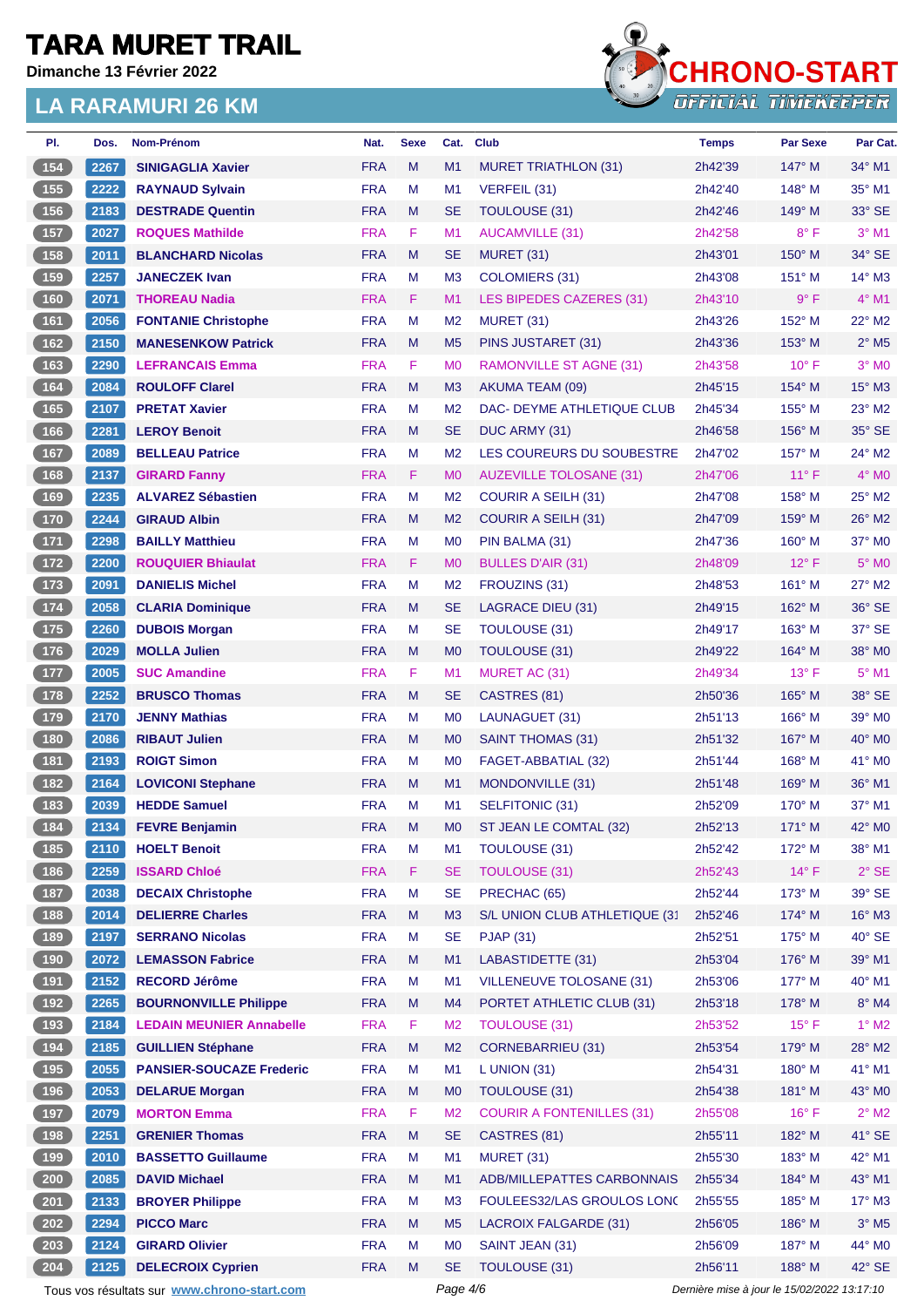**Dimanche 13 Février 2022**



| PI.   | Dos. | <b>Nom-Prénom</b>                           | Nat.       | <b>Sexe</b> | Cat.           | <b>Club</b>                        | <b>Temps</b>                                | <b>Par Sexe</b> | Par Cat.                 |
|-------|------|---------------------------------------------|------------|-------------|----------------|------------------------------------|---------------------------------------------|-----------------|--------------------------|
| 205   | 2278 | <b>DAMOUR Sebastien</b>                     | <b>FRA</b> | M           | M <sub>2</sub> | <b>CRBP (31)</b>                   | 2h57'14                                     | $189^\circ$ M   | $29^\circ$ M2            |
| 206   | 2026 | <b>LEYRAT Francois</b>                      | <b>FRA</b> | M           | <b>SE</b>      | TEAM COMETE (31)                   | 2h57'18                                     | 190° M          | 43° SE                   |
| 207   | 2097 | <b>ERNOULT Pierre-Yves</b>                  | <b>FRA</b> | M           | M <sub>0</sub> | <b>VILLENEUVE TOLOSANE (31)</b>    | 2h57'33                                     | $191^\circ$ M   | 45° MO                   |
| 208   | 2176 | <b>SOREZ Antoine</b>                        | <b>FRA</b> | M           | M <sub>0</sub> | DUATHLON LIEBHERR (31)             | 2h57'39                                     | $192^\circ$ M   | 46° M0                   |
| 209   | 2168 | <b>OLIVIER Dominique</b>                    | <b>FRA</b> | F           | M <sub>2</sub> | AC AUTERIVE (31)                   | 2h57'50                                     | $17^\circ$ F    | $3°$ M2                  |
| 210   | 2192 | <b>GOUJON Gaëtan</b>                        | <b>FRA</b> | M           | M <sub>1</sub> | SAUBENS (31)                       | 2h58'31                                     | $193^\circ$ M   | 44° M1                   |
| 211   | 2232 | <b>RABIAZA Sandy</b>                        | <b>FRA</b> | M           | M1             | <b>TEAM TRAIL TACH (31)</b>        | 2h59'13                                     | $194^\circ$ M   | 45° M1                   |
| $212$ | 2132 | <b>GIRO Richard</b>                         | <b>FRA</b> | M           | M4             | <b>RUNNINGSEYSSES (31)</b>         | 2h59'17                                     | $195^\circ$ M   | $9°$ M4                  |
| 213   | 2035 | <b>DOMENECH Luc</b>                         | <b>FRA</b> | M           | M <sub>4</sub> | BLAGNAC SC (31)                    | 2h59'41                                     | $196^\circ$ M   | $10^{\circ}$ M4          |
| 214   | 2296 | <b>HURIEZ Stéphane</b>                      | <b>FRA</b> | M           | M <sub>3</sub> | PASSION TRAIL LAURAGIAS (31)       | 3h00'09                                     | $197^\circ$ M   | 18° M3                   |
| $215$ | 2249 | <b>SINIGAGLIA Anthony</b>                   | <b>FRA</b> | M           | <b>SE</b>      | ROQUETTES (31)                     | 3h00'31                                     | $198^\circ$ M   | 44° SE                   |
| $216$ | 2277 | <b>LASCOUX Laurent</b>                      | <b>FRA</b> | M           | M <sub>2</sub> | BALMA (31)                         | 3h00'41                                     | $199^\circ$ M   | $30^\circ$ M2            |
| 217   | 2075 | <b>OLIVENCIA Paul</b>                       | <b>FRA</b> | M           | M4             | S/L ATHLE 632 TOURNEFEUILLE        | 3h00'48                                     | $200^\circ$ M   | 11° M4                   |
| 218   | 2266 | <b>ROMAIN David</b>                         | <b>FRA</b> | M           | M <sub>2</sub> | BLAGNAC (31)                       | 3h01'25                                     | 201° M          | 31° M2                   |
| 219   | 2190 | <b>VADROT Marie-Eve</b>                     | <b>FRA</b> | F           | M <sub>3</sub> | CARBONNE (31)                      | 3h01'44                                     | $18^{\circ}$ F  | $2^{\circ}$ M3           |
| 220   | 2142 | <b>BRIGNOL Cédric</b>                       | <b>FRA</b> | M           | M <sub>2</sub> | LES RUNNERS PUJAUDRANAIS (3)       | 3h01'48                                     | 202° M          | 32° M2                   |
| 221   | 2006 | <b>MARSILI Jacques</b>                      | <b>FRA</b> | M           | M <sub>2</sub> | MURET (31)                         | 3h01'50                                     | $203^\circ$ M   | 33° M2                   |
| 222   | 2032 | DE BOER Jean-Rémi                           | <b>FRA</b> | M           | M1             | DONNEVILLE (31)                    | 3h02'15                                     | 204° M          | 46° M1                   |
| 223   | 2101 | <b>ZEINEDDINE Jed</b>                       | <b>FRA</b> | M           | <b>SE</b>      | TOULOUSE (31)                      | 3h02'22                                     | $205^\circ$ M   | 45° SE                   |
| 224   | 2196 | <b>CHATAIGNIER Maxime</b>                   | <b>FRA</b> | M           | M <sub>0</sub> | EAUNES (31)                        | 3h02'57                                     | $206^\circ$ M   | 47° M0                   |
| 225   | 2217 | <b>BARBELIVIEN Loic</b>                     | <b>FRA</b> | M           | M <sub>2</sub> | ATHLETIC CLUB AUTERIVAIN (31)      | 3h02'58                                     | $207^\circ$ M   | 34° M2                   |
| 226   | 2088 | <b>LAHILLE Jean-Pierre</b>                  | <b>FRA</b> | M           | M <sub>3</sub> | SELFITONIC (31)                    | 3h03'29                                     | $208^\circ$ M   | 19° M3                   |
| 227   | 2063 | <b>GUICHARD Pascal</b>                      | <b>FRA</b> | M           | M4             | LES ZINZINS DES COTEAUX 31 (3      | 3h03'52                                     | $209^\circ$ M   | 12° M4                   |
| 228   | 2239 | <b>KROUK Anouar</b>                         | <b>FRA</b> | M           | M <sub>2</sub> | <b>MURET (31)</b>                  | 3h03'52                                     | $210^\circ$ M   | 35° M2                   |
| 229   | 2242 | <b>BEN SLAMA Hakim</b>                      | <b>FRA</b> | M           | <b>SE</b>      | LAUNAGUET (31)                     | 3h03'54                                     | $211^\circ$ M   | 46° SE                   |
| 230   | 2105 | <b>VIGUIER Laurent</b>                      | <b>FRA</b> | M           | M4             | LESPINASSE (31)                    | 3h04'22                                     | $212^{\circ}$ M | 13° M4                   |
| 231   | 2034 | <b>BAEHR Guillaume</b>                      | <b>FRA</b> | M           | M <sub>0</sub> | LONGAGES (31)                      | 3h04'37                                     | $213^\circ$ M   | 48° MO                   |
| 232   | 2135 | <b>LEFEVRE Bruno</b>                        | <b>FRA</b> | M           | M <sub>5</sub> | PORTET ATHLETIC CLUB (31)          | 3h04'53                                     | $214^\circ$ M   | $4^\circ$ M <sub>5</sub> |
| 233   | 2195 | <b>RAYNAUD Christian</b>                    | <b>FRA</b> | M           | M7             | ROQUES (31)                        | 3h05'05                                     | $215^\circ$ M   | $1^\circ$ M7             |
| 234   | 2175 | <b>PAPAIX Laure</b>                         | <b>FRA</b> | F           | <b>SE</b>      | <b>CAF TOULOUSE (31)</b>           | 3h05'39                                     | $19^{\circ}$ F  | 3° SE                    |
| 235   | 2148 | <b>BERNARDI Camille</b>                     | <b>FRA</b> | F           | M <sub>1</sub> | <b>SAINT HILAIRE (31)</b>          | 3h05'42                                     | 20° F           | $6^{\circ}$ M1           |
| 236   | 2248 | <b>FERRAND Olivier</b>                      | <b>FRA</b> | M           | M <sub>3</sub> | <b>TOULOUSE (31)</b>               | 3h06'11                                     | $216^\circ$ M   | 20° M3                   |
| 237   | 2182 | <b>LE HUNSEC Sébastien</b>                  | <b>FRA</b> | M           | M <sub>2</sub> | <b>DUATHLON LIEBHERR (31)</b>      | 3h06'44                                     | 217° M          | 36° M2                   |
| 238   | 2013 | <b>CASADEI Cyril</b>                        | <b>FRA</b> | M           | M <sub>1</sub> | <b>ESTANTENS (31)</b>              | 3h06'51                                     | $218^\circ$ M   | 47° M1                   |
| 239   | 2017 | <b>VEGA Elodie</b>                          | <b>FRA</b> | F           | <b>SE</b>      | <b>TARAHUMARAS MURET (31)</b>      | 3h06'53                                     | 21° F           | $4^{\circ}$ SE           |
| 240   | 2025 | <b>BASSI Jean Marc</b>                      | <b>FRA</b> | M           | M <sub>3</sub> | <b>TOULOUSE (31)</b>               | 3h07'04                                     | 219° M          | $21^{\circ}$ M3          |
| 241   | 2213 | <b>POUZAC Patrick</b>                       | <b>FRA</b> | M           | M3             | <b>MONTGAILLARD LAURAGAIS (31)</b> | 3h08'02                                     | 220° M          | 22° M3                   |
| 242   | 2087 | <b>GLISE Marielle</b>                       | <b>FRA</b> | F           | M <sub>2</sub> | S/L ATHLE 632 TOURNEFEUILLE (      | 3h08'34                                     | $22^{\circ}$ F  | $4^\circ$ M2             |
| 243   | 2001 | <b>LETOURNEUR Hervé</b>                     | <b>FRA</b> | M           | M <sub>3</sub> | TOULOUSE (31)                      | 3h09'18                                     | 221° M          | $23^\circ$ M3            |
| 244   | 2102 | <b>NAVARRO Thierry</b>                      | <b>FRA</b> | M           | M4             | SELFITONIC / PASSION TRAIL LAI     | 3h09'23                                     | 222° M          | 14° M4                   |
| 245   | 2140 | <b>FLEURY Cédric</b>                        | <b>FRA</b> | M           | M1             | <b>ARES (33)</b>                   | 3h10'12                                     | 223° M          | 48° M1                   |
| 246   | 2022 | <b>MAFFEIS Jérôme</b>                       | <b>FRA</b> | M           | M <sub>3</sub> | LABARTHE-SUR-LEZE (31)             | 3h11'15                                     | 224° M          | 24° M3                   |
| 247   | 2162 | <b>HOOREMAN Anne-Marie</b>                  | <b>FRA</b> | F           | M <sub>5</sub> | <b>AUSSONNE (31)</b>               | 3h11'38                                     | $23^{\circ}$ F  | $1^\circ$ M5             |
| 248   | 2229 | <b>CAMPS Pierre</b>                         | <b>FRA</b> | M           | <b>SE</b>      | L ISLE JOURDAIN (32)               | 3h12'07                                     | 225° M          | $47^\circ$ SE            |
| 249   | 2189 | <b>MACLE Frederic</b>                       | <b>FRA</b> | M           | M4             | NOILHAN (32)                       | 3h13'05                                     | 226° M          | 15° M4                   |
| 250   | 2042 | <b>LAMARQUE Eric</b>                        | <b>FRA</b> | M           | M <sub>3</sub> | TOULOUSE (31)                      | 3h13'06                                     | 227° M          | $25^{\circ}$ M3          |
| 251   | 2223 | <b>PRIAROLLO Jérémie</b>                    | <b>FRA</b> | M           | M <sub>0</sub> | EAUNES (31)                        | 3h13'21                                     | 228° M          | 49° MO                   |
| 252   | 2116 | <b>BERGON Stephanie</b>                     | <b>FRA</b> | F           | M1             | <b>RUNNINGSEYSSES (31)</b>         | 3h13'46                                     | $24^{\circ}$ F  | $7^\circ$ M1             |
| 253   | 2187 | <b>ABRATE Cédric</b>                        | <b>FRA</b> | M           | M <sub>2</sub> | SAINT LYS (31)                     | 3h15'31                                     | 229° M          | 37° M2                   |
| 254   | 2208 | <b>ESCRIBE Jean-François</b>                | <b>FRA</b> | M           | M4             | CA BALMA (31)                      | 3h18'13                                     | 230° M          | 16° M4                   |
| 255   | 2045 | <b>RICHARD Julien</b>                       | <b>FRA</b> | M           | M <sub>0</sub> | GAGNAC-SUR-GARONNE (31)            | 3h18'21                                     | 231° M          | 50° MO                   |
|       |      | Tous vos résultats sur www.chrono-start.com |            |             | Page 5/6       |                                    | Dernière mise à jour le 15/02/2022 13:17:10 |                 |                          |